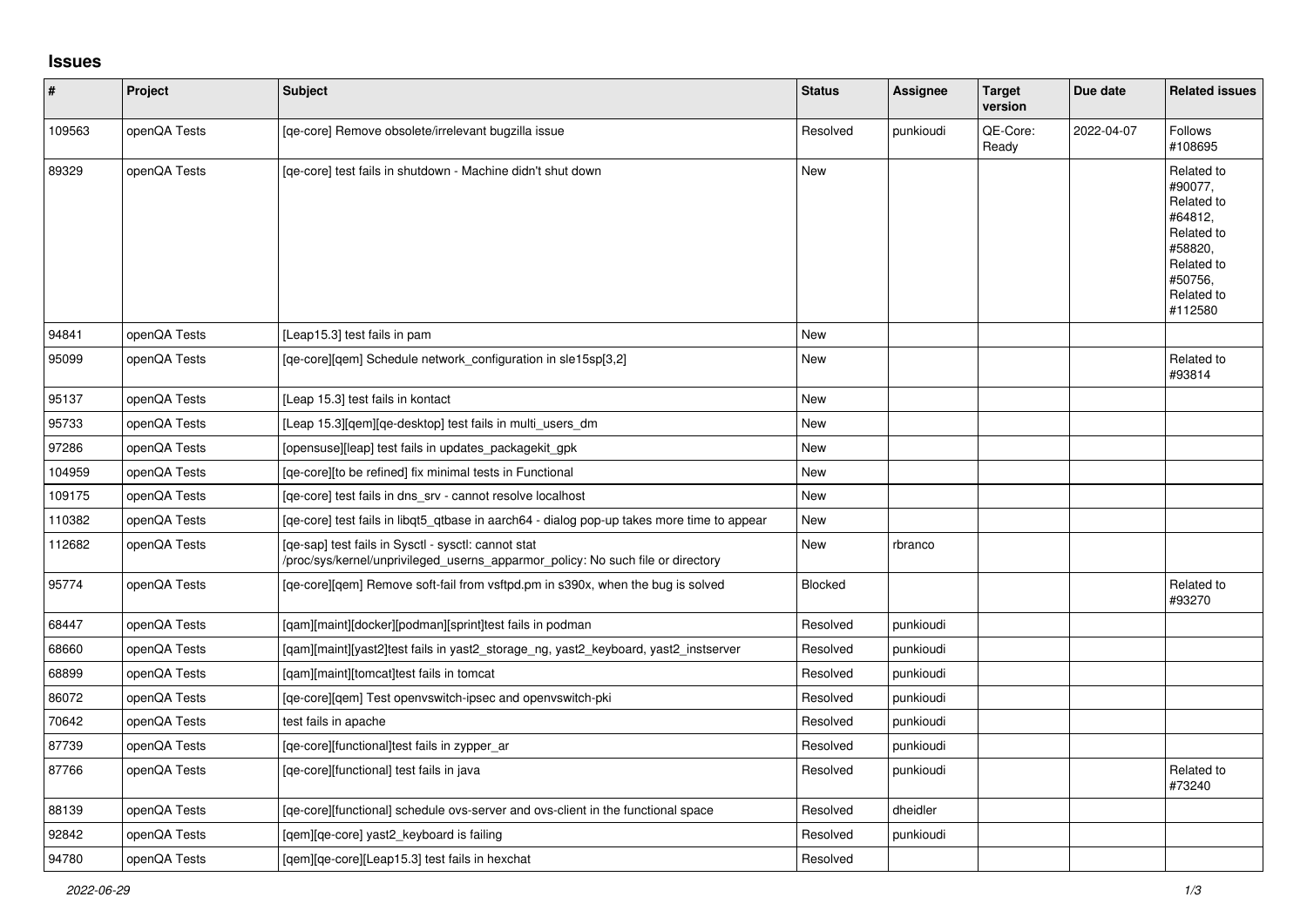| $\vert$ # | Project        | <b>Subject</b>                                                                                          | <b>Status</b> | <b>Assignee</b> | <b>Target</b><br>version | Due date | <b>Related issues</b>                          |
|-----------|----------------|---------------------------------------------------------------------------------------------------------|---------------|-----------------|--------------------------|----------|------------------------------------------------|
| 95530     | openQA Tests   | [Leap15.3][qem][opensuse][kde] test fails sporadically in dolphin                                       | Resolved      | favogt          |                          |          |                                                |
| 96569     | openQA Tests   | [leap 15.3] [qe-yast] test fails in logpackages                                                         | Resolved      |                 |                          |          |                                                |
| 101587    | openQA Tests   | [Leap15.3][qe-core] - test fails in grub_test                                                           | Resolved      | punkioudi       |                          |          |                                                |
| 101596    | openQA Tests   | [Leap15.3][qe-core] test fails in ghostscript                                                           | Resolved      | punkioudi       |                          |          |                                                |
| 102080    | openQA Tests   | [Leap15.3] test fails in validate lvm                                                                   | Resolved      | punkioudi       |                          |          |                                                |
| 102098    | openQA Tests   | [qe-core][Leap15.3] test fails in mariadb_srv                                                           | Resolved      |                 |                          |          |                                                |
| 102104    | openQA Tests   | [qe-core][Leap15.3] test fails in orphaned_packages_check                                               | Resolved      |                 |                          |          |                                                |
| 107233    | openQA Tests   | [leap 15.3] [qe-core] test fails in ooffice                                                             | Resolved      | apappas         |                          |          |                                                |
| 107236    | openQA Tests   | [leap 15.3][qe-core] test fails in oomath                                                               | Resolved      | punkioudi       |                          |          |                                                |
| 108275    | openQA Tests   | [qe-core][leap] test fails in test_results - new functionality of quitting the pop-up guiding<br>window | Resolved      | punkioudi       |                          |          |                                                |
| 109178    | openQA Tests   | [qe-core] test fails in dns_srv - cannot resolve localhost                                              | Resolved      | punkioudi       |                          |          |                                                |
| 95389     | openQA Tests   | [Leap15.3][qe-core][qem][epic] test fails sporadically in updates_packagekit_gpk                        | Feedback      |                 |                          |          |                                                |
| 66799     | openQA Tests   | [qam] [docker] Extend docker test coverage in openqa                                                    | Rejected      | punkioudi       |                          |          |                                                |
| 88742     | openQA Tests   | [qe-core][functional] test fails in yast2_lan_restart - Network reload was expected                     | Rejected      |                 |                          |          | Related to<br>#87943,<br>Related to<br>#105358 |
| 93692     | qe-yast        | Schedule Ivm-thin-provisioning in maintenance runs                                                      | New           |                 | Current                  |          |                                                |
| 101930    | qe-yast        | [leap15.3] test fails sporadically in await_install                                                     | Closed        | oorlov          | Current                  |          |                                                |
| 94985     | qe-yast        | [Leap 15.3] test fails in yast2 control center                                                          | Rejected      |                 | Current                  |          |                                                |
| 112742    | openQA Project | [tools] aarch64 - qemu-img: /var/lib/openqa/pool/14/raid/hd0-overlay0: Image is not in qcow2<br>format  | New           |                 | future                   |          | Related to<br>#109319                          |
| 111258    | openQA Tests   | [qe-core] Increase the coverage of test scenarios in Leap maintainance                                  | New           |                 | QE-Core:<br>Ready        |          |                                                |
| 68788     | openQA Tests   | [qe-core][qem][maint][firefox]test fails in firefox                                                     | Resolved      | dzedro          | QE-Core:<br>Ready        |          |                                                |
| 93814     | openQA Tests   | [qe-core][qem] Schedule network_hostname in maintenance runs                                            | Resolved      | punkioudi       | QE-Core:<br>Ready        |          | Related to<br>#95099                           |
| 86075     | openQA Tests   | [qe-core][qem] Test openvswitch-vtep                                                                    | Resolved      | punkioudi       | QE-Core:<br>Ready        |          |                                                |
| 93264     | openQA Tests   | [qe-core][qem] Add journald_fss, openvswitch_ssl, vsftpd tests to QEM                                   | Resolved      | punkioudi       | QE-Core:<br>Ready        |          |                                                |
| 93270     | openQA Tests   | [qe-core][qem] Schedule vsftpd in s390x runs                                                            | Resolved      | punkioudi       | QE-Core:<br>Ready        |          | Related to<br>#95774                           |
| 94810     | openQA Tests   | [Leap15.3][qem][qe-core] test fails in qam_zypper_patch                                                 | Resolved      | punkioudi       | QE-Core:<br>Ready        |          |                                                |